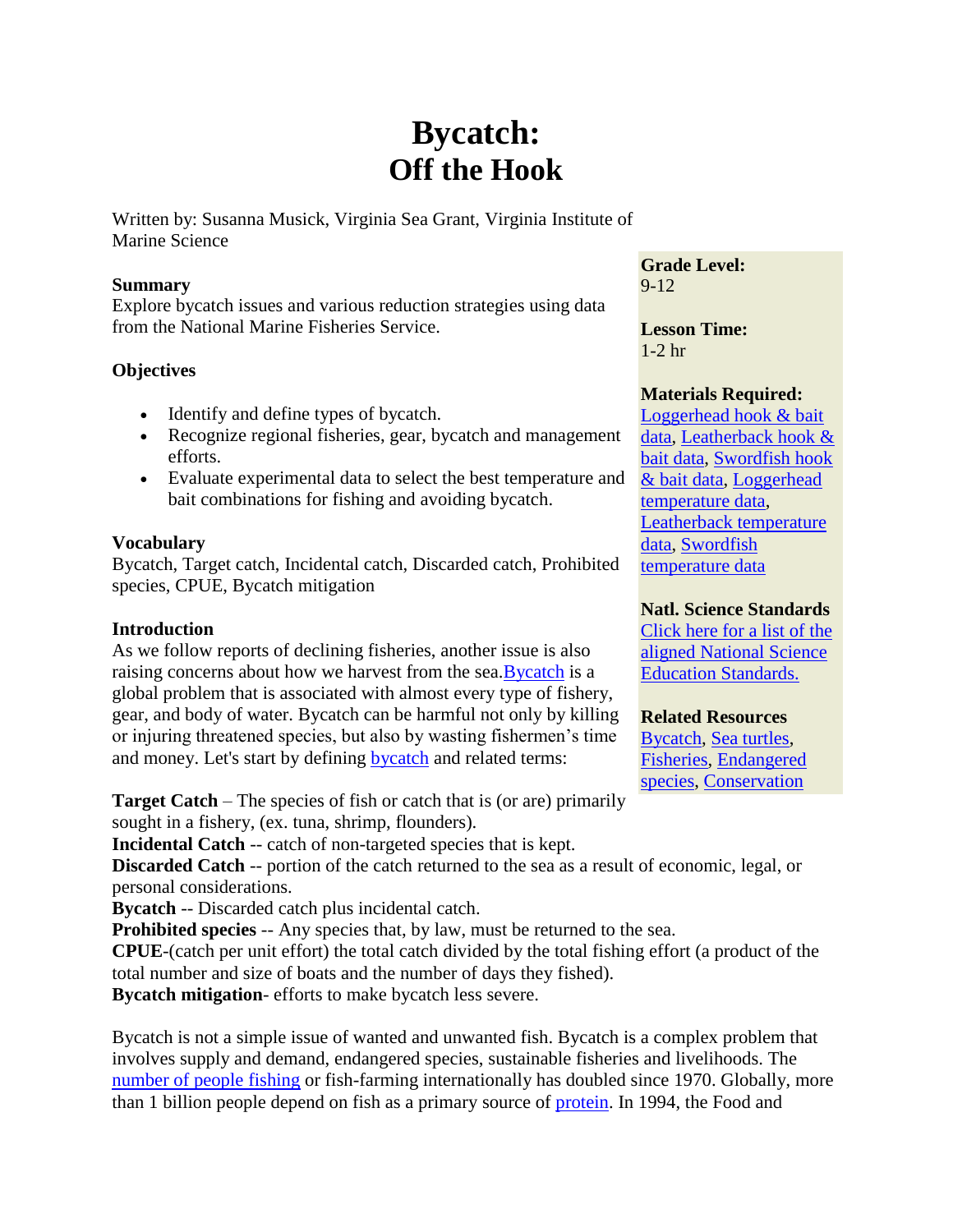Agriculture Organization [estimated that between 17.9 and 39.5 million tons \(average 27.0](http://www.fao.org/DOCREP/003/T4890E/T4890E00.HTM)  [million\) o](http://www.fao.org/DOCREP/003/T4890E/T4890E00.HTM)f fish are discarded each year in commercial fisheries. How has bycatch changed since the FAO's report ten years ago? How can fishermen meet the demands of fish consumption while sustaining the ocean's resources?

The U.S. has several management and policy acts that serve as regulation and policy tools. Let's start by exploring the following:

#### *REGULATIONS*

#### [National Environmental Policy Act of 1969](http://en.wikipedia.org/wiki/National_Environmental_Policy_Act)

The National Environmental Policy Act (NEPA) ensures that every major federal action maintains the balance between human activities and environmental needs. NEPA requires agencies to prepare a detailed environmental impact statement (EIS) describing the potential environmental consequences for every major federal action that significantly impacts the quality of the environment (ex. NOAA would submit an EIS if they wanted to close a fishery).

## [The Marine Mammal Protection Act of 1972](http://www.nmfs.noaa.gov/pr/laws/mmpa.htm)

The U.S. Congress passed the Marine Mammal Protection Act (MMPA) to protect the marine mammals that live in the world's oceans. This legislation is the foundation for policies preventing the capture, injury, harassment, or killing of all species of whales, dolphins, seals, sea lions, walruses, manatees, dugongs, polar bears, and sea otters.

#### [The Endangered Species Act of 1973](http://www.nmfs.noaa.gov/pr/laws/esa/)

The Endangered Species Act outlines the program that conserves threatened and endangered plants and animals and the habitats in which they are found. The U.S. Fish and Wildlife Service of the Department of the Interior maintains [a database of endangered and threatened species.](http://www.fws.gov/endangered/) (Sea turtles are a good example of a threatened or endangered species that are impacted by bycatch).

#### [Magnuson-Stevens Fishery Conservation and Management Act of 1996](http://www.nmfs.noaa.gov/sfa/magact/index.html)

Originally enacted in 1976, the Magnuson-Stevens Fishery Conservation and Management Act (MSA) is the primary law governing marine fisheries management in U.S. federal waters. Congress passed the MSA to claim rights to the fishery resources of the continental shelf within the U.S. [exclusive economic zone \(EEZ\).](http://oceanservice.noaa.gov/facts/eez.html) The MSA established eight regional fishery management councils with each council focusing on a specific coastal region. Each council is composed of individuals who have fisheries expertise with balanced representation from the various fisheries in the region. Councils develop fishery management plans (FMPs) and plan amendments that regulate marine fisheries in federal waters. Generally, individuals representing fishing interests compose the majority of councils, with state and government agency representatives making up the remaining seats.

## *BYCATCH REDUCTION STRATEGIES*

In addition to regulations, what are some strategies that managers use to manage or reduce bycatch? Officials can suspend fishing or close a fishing ground for a given amount of time. Certain gear types can be banned (ex. [high seas drift nets\)](http://www.mxsocal.org/newsitems/towimage/Drift-Net.gif) or specific gear modifications can be required (ex. [TEDs](http://www.nmfs.noaa.gov/prot_res/PR3/Turtles/TEDS.html) -Turtle Excluder Devices). A gear's discard catch efficiency can also be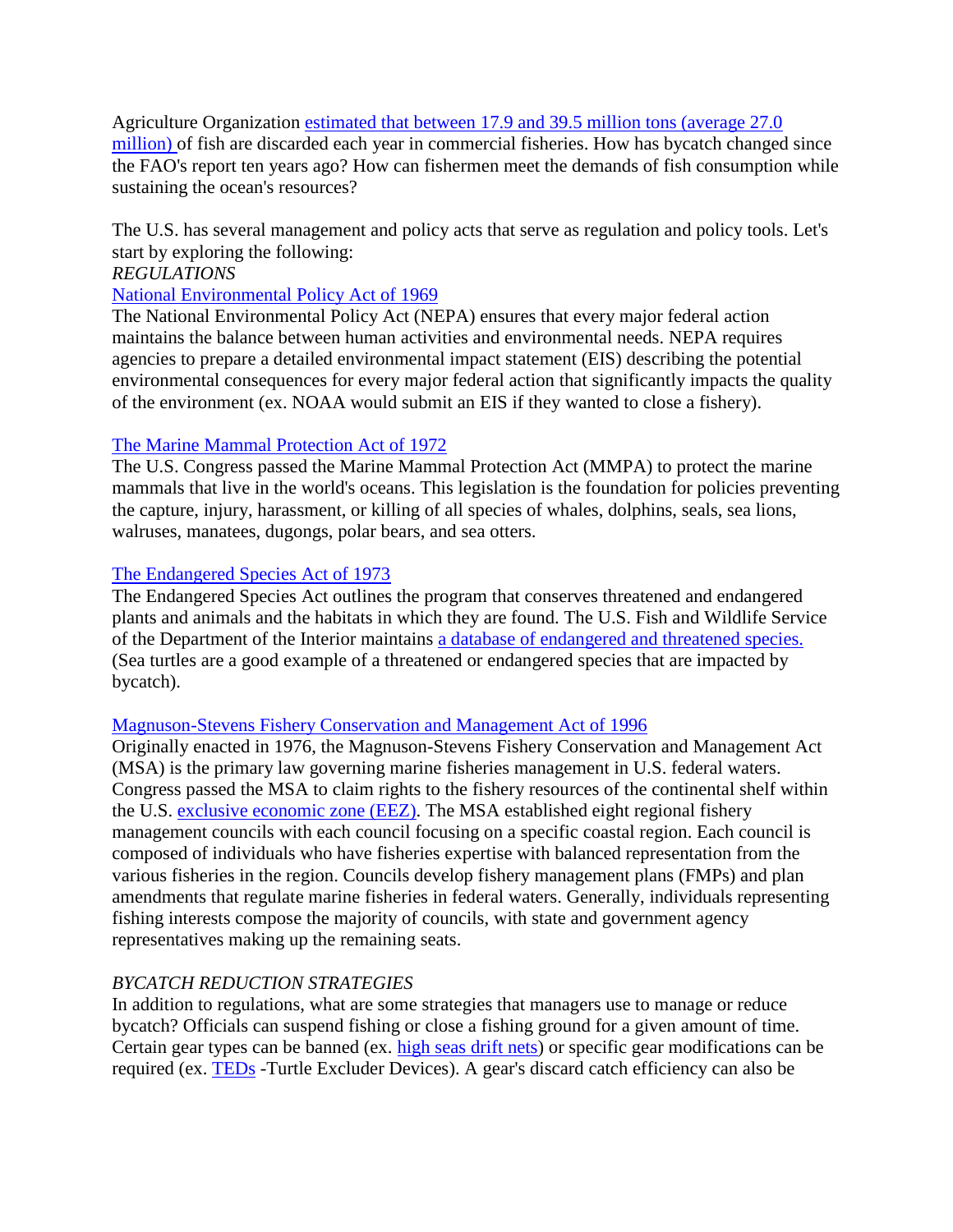regulated (ex. enforcement of mesh, hook, or escapement panel size restrictions) and discard quotas can be limited. Incentive and disincentive programs can also be useful.

## *REPORTING BYCATCH*

How is bycatch information collected in the U.S.? The National Oceanic and Atmospheric Administration, National Marine Fisheries Service (NOAA Fisheries) deploys [fishery observers](http://www.st.nmfs.noaa.gov/st4/nop/) to collect data from U.S. commercial fishing and processing vessels. NOAA Fisheries observers have collected fisheries data since 1972. Observers monitor fishing activities on all US coasts and collect data from over 20 different fisheries for a range of conservation and management issues.

To get an idea of some regional U.S. fisheries, the gear used, and associated bycatch species, let's review the following summary of fisheries involved in the National Observer Program :

# **SOUTH ATLANTIC**

FISHERIES: Spanish mackerel, king mackerel, golden crab, snapper, grouper, black sea bass, wreckfish, spiny lobster

GEAR: Handline, rod & reel, bandit, gillnet, cast net, spear, trap, trawl, dip net, snare BYCATCH: had associated bycatch of finfish, Nassau grouper, sea turtles, seabirds, invertebrates, sharks, coral, hagfish, hake

#### **GULF OF MEXICO**

FISHERIES: large pelagic species (such as sharks), snapper-grouper reef fish longline, hook and line, shrimp, spiny lobster, stone crab

GEAR: longline, handline, bandit, rod & reel, buoy, bottom longline, reef pot and trap, spear, powerhead, cast net, trawl

BYCATCH: tunas, sharks, billfishes, marine mammals, sea turtles, finfish, invertebrates, coral, goliath and Nassau grouper

## **CARIBBEAN**

FISHERIES: reef fish, spiny lobster

GEAR: longline, hook and line, trap, pot, gillnet, trammel net, dip net, handline, rod and reel, slurp gun, spear, snare

BYCATCH: finfish, invertebrates

## **WESTERN PACIFIC**

FISHERIES: Pelagic fish

GEAR: longline

BYCATCH: sea turtles, sharks, birds, and marine mammals

## *WHAT HAPPENS TO BYCATCH?*

What happens when a fish or other animal is unintentionally caught? Sometimes fish or other

animals are simply released overboard [\(discarded\)](http://www.fao.org/DOCREP/003/T4890E/T4890E08.htm#ch4.2.4) if they cannot be kept due to size, sex, or species regulations. The question of whether or not the animal survives after being released is a complex one. There are protocols that carefully detail proper release techniques of captured animals and a suite of new techniques and [tools](http://www.dehooker4arc.com/) that are being used to free fish and other bycatch species such as sea turtles.



C. mydas with ingested hook image courtesy of Chris Johnson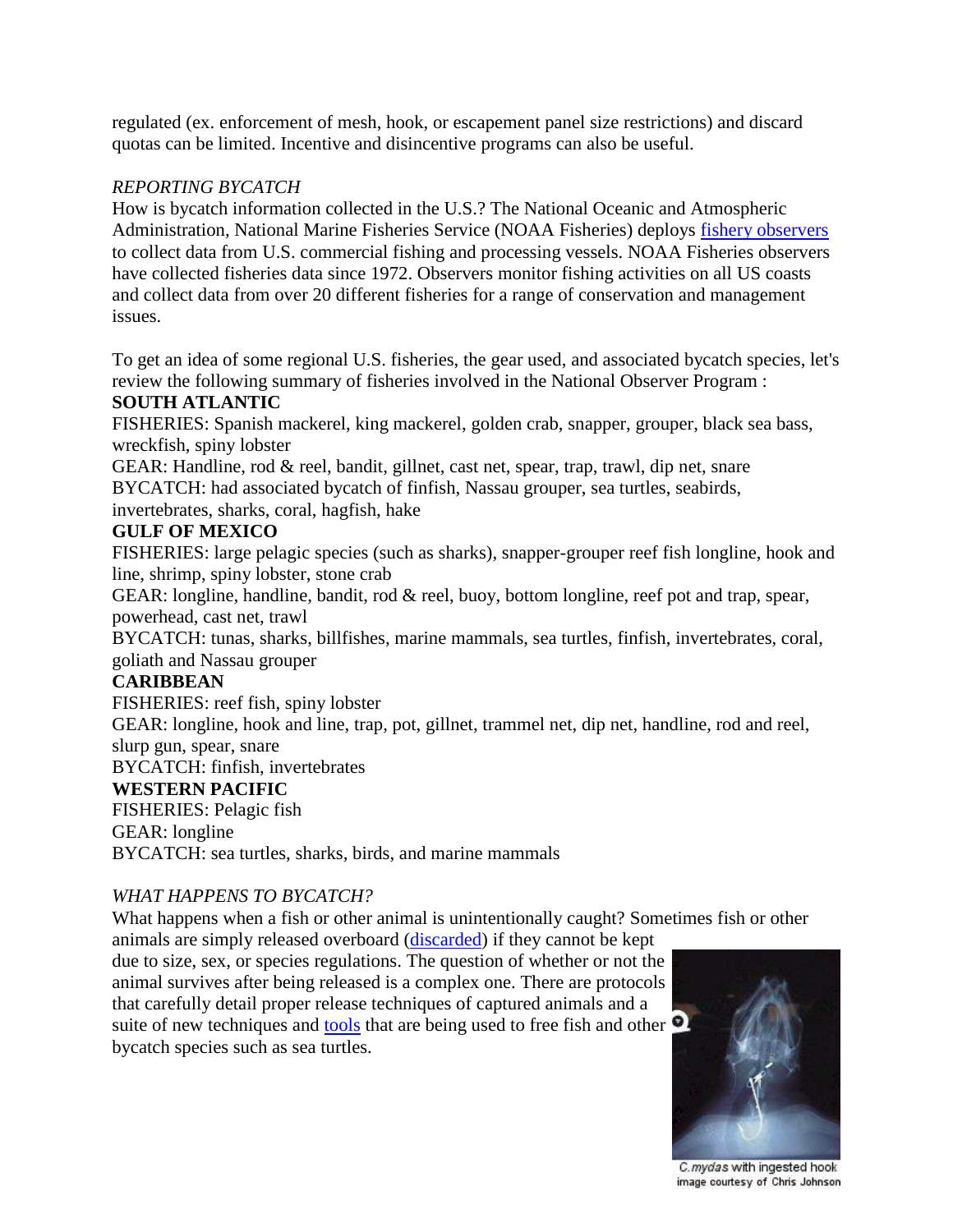# **Data Activity**

Did you notice that in the regional summaries above, a common bycatch species in almost every U.S. fishery was sea turtles? From 2001 to 2003 five different sea turtle bycatch mitigation techniques were investigated in the Western Atlantic Ocean by NOAA in cooperation with the Blue Water Fishermen's Association. Investigators compared the difference among different hook types, bait, and temperature regimes (the targeted species was swordfish). Let's take a look at some of their preliminary results:

# *HOOK & BAIT TREATMENTS*

[Loggerhead Sea Turtle Catch by Hook and Bait Type](http://www2.vims.edu/bridge/TipsContent/Bycatch/turtlegraph1.pdf)

1. Using mackerel, which hook type caught the most loggerheads? Which hook type caught the fewest?

2. Using squid, which hook type caught the most loggerheads? Which hook type caught the fewest?

3. What is the estimated percent reduction in catch of each of the hook/bait treatments as compared to the J hook?

4. Which combination of hook and bait caught the fewest loggerheads?

## [Leatherback Sea Turtle Catch by Hook and Bait Type](http://www2.vims.edu/bridge/TipsContent/Bycatch/turtlegraph2.pdf)

1. Using mackerel, which hook type caught the most leatherbacks? Which hook type caught the fewest?

2. Using squid, which hook type caught the most leatherbacks? Which hook type caught the fewest?

3. What is the estimated percent reduction in catch of each of the hook/bait treatments as compared to the J hook?

4. Which combination of hook and bait caught the fewest leatherbacks?

Swordfish were the targeted species in this study. This means that the boats and fishermen who participated in the study usually fish for swordfish. Let's take a look at how swordfish responded to the different treatments involving hooks and bait.

[Swordfish Catch by Hook and Bait Type](http://www2.vims.edu/bridge/TipsContent/Bycatch/turtlegraph3.pdf)

1. Using mackerel, which hook type caught the most swordfish? Which hook type caught the least?

2. Using squid, which hook type caught the most swordfish? Which hook type caught the least?

3. What is the estimated percent increase or decrease in swordfish catch for each of the hook/bait treatments as compared to the J hook?

4. Which combination of hook and bait caught the most swordfish?

## *TEMPERATURE*

Billfish spend a lot of time near the warmer, upper water column of the ocean, but many dive to greater depths to look for food. Let's explore the temperature of the water where the most (and fewest) loggerheads, leatherbacks, and swordfish were caught.

[Loggerhead Catch by Temperature](http://www2.vims.edu/bridge/TipsContent/Bycatch/turtlegraph4.pdf)

Within what temperature range were most of the loggerheads captured?